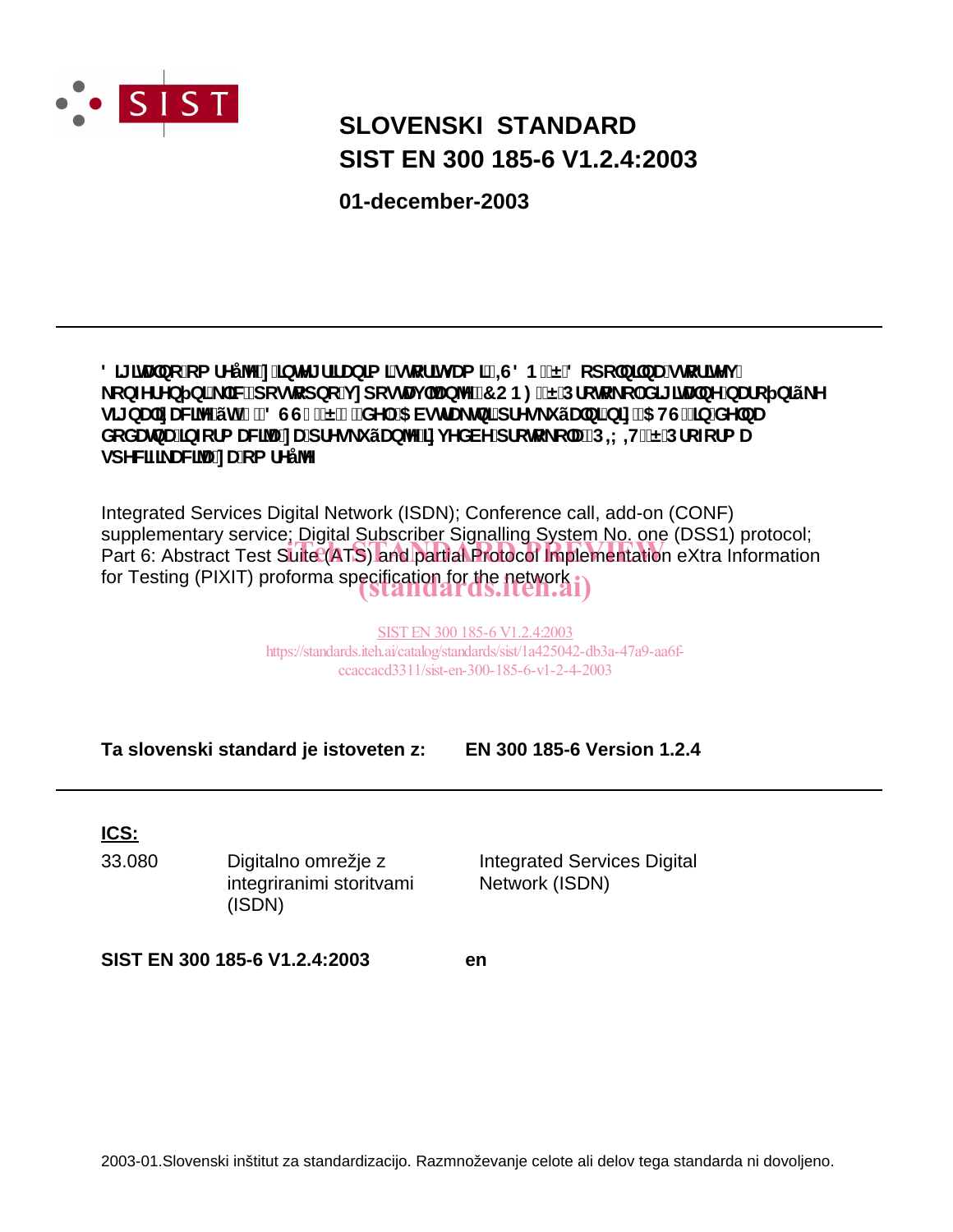# iTeh STANDARD PREVIEW (standards.iteh.ai)

SIST EN 300 185-6 V1.2.4:2003 https://standards.iteh.ai/catalog/standards/sist/1a425042-db3a-47a9-aa6fccaccacd3311/sist-en-300-185-6-v1-2-4-2003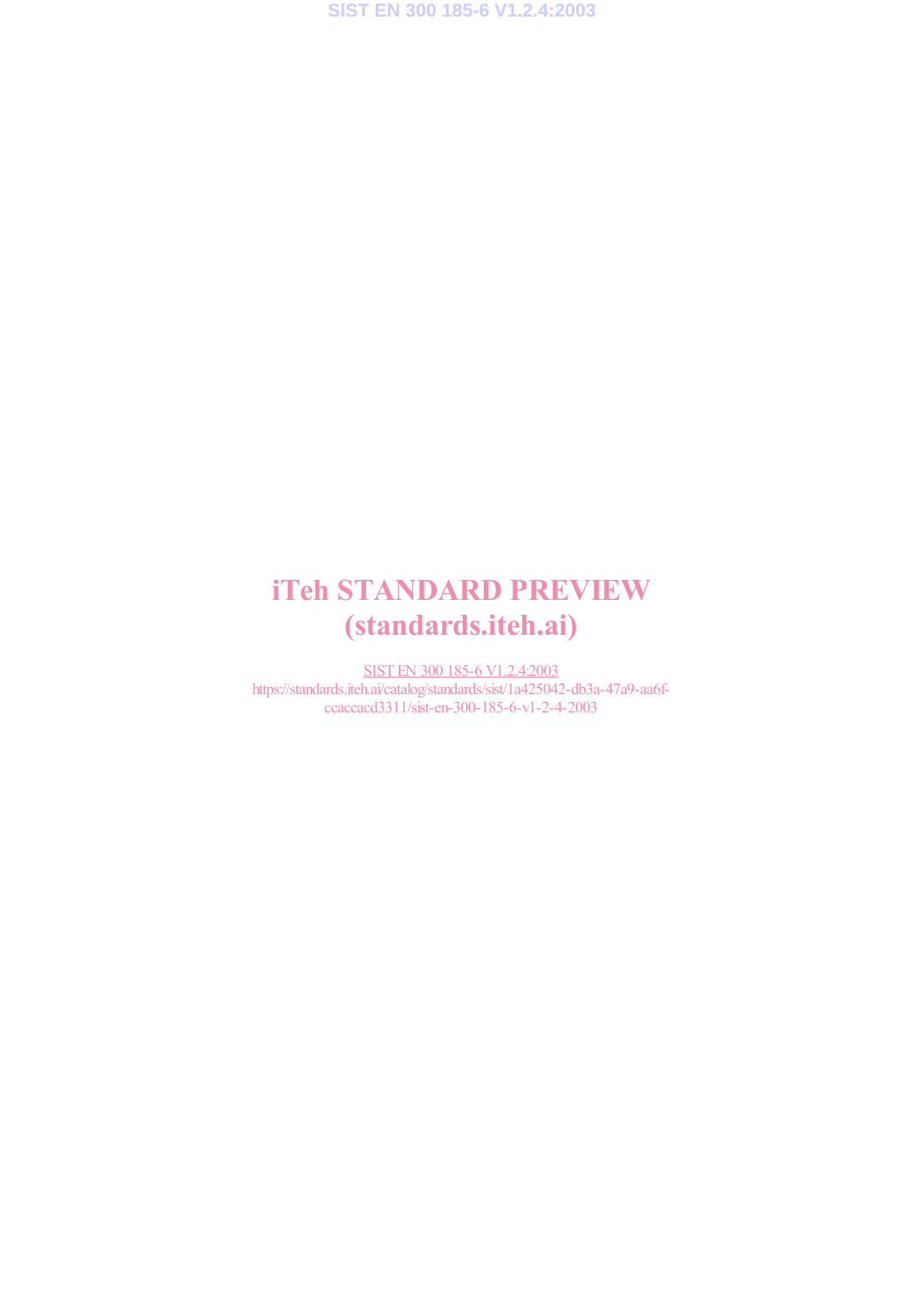# EN 300 185-6 V1.2.4 (1998-06)

European Standard (Telecommunications series)

**Integrated Services Digital Network (ISDN); Conference call, add-on (CONF) supplementary service; Digital Subscriber Signalling System No. one (DSS1) protocol; Part 6: Abstract Test Suite (ATS) and partial Protocol Implementation eXtra Information for Testing (PIXIT) proforma specification for the network**

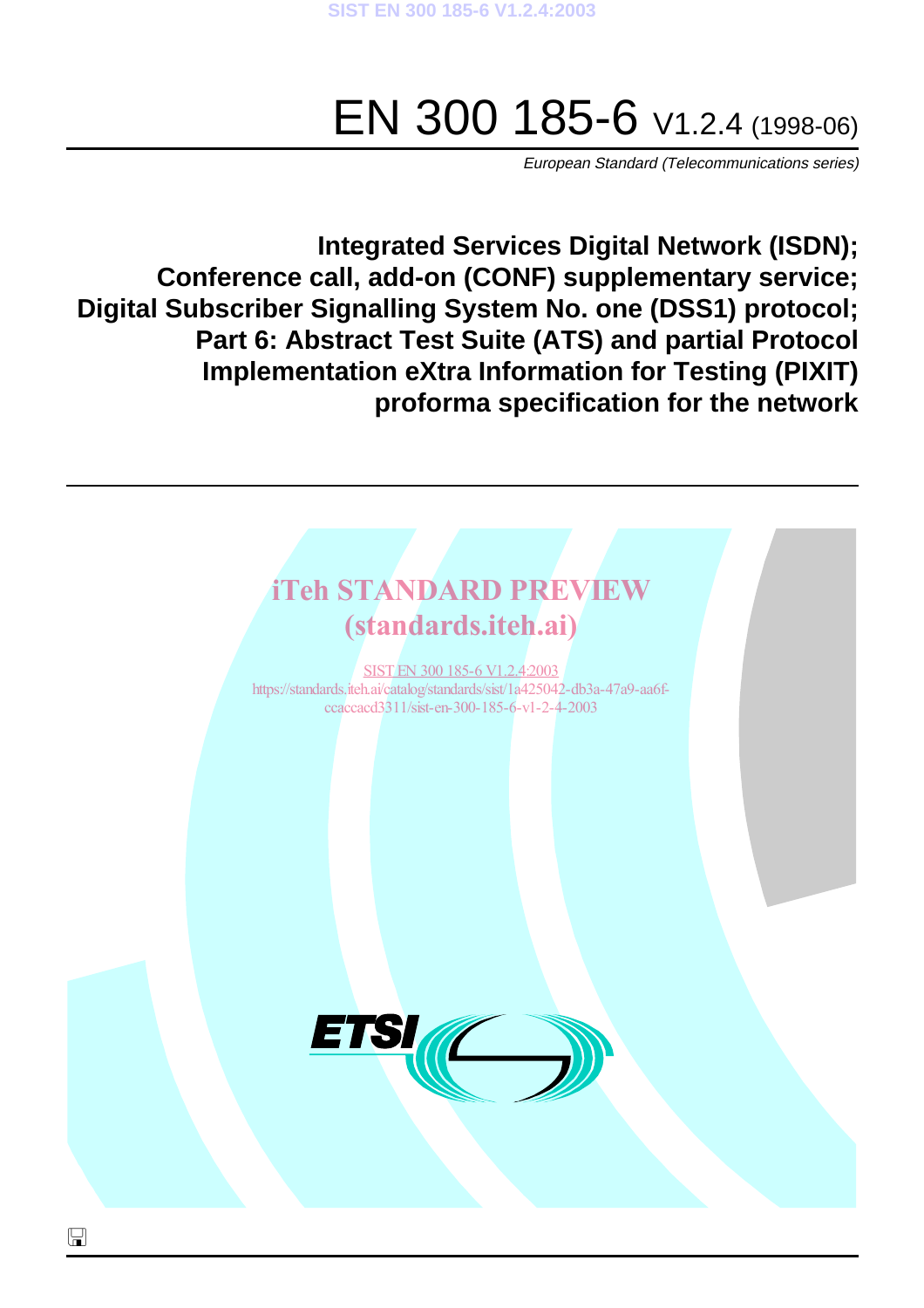Reference REN/SPS-05145-J1-6 (1ppi0iqo.PDF)

Keywords

ISDN, DSS1, supplementary service, CONF, testing, ATS, PIXIT, network

#### **ETSI**

Postal address

 $i**T**e<sup>F-069</sup>21$ Sophia Antipolis Cedex **RANC** $**F**W$ 

Office address (standardige address oh ai)

650 Route des Lucioles - Sophia Antipolis Valbonne - FRANCE Tel.: +33 4 92 94 42 008 5 Fax: 1 - 33 4 03 65 47 16 https://standards.it**Siret/Nå348 623 562 0001** 7/ NAE 742 C db3a-47a9-aa6f-Association à but non lucratif enregistrée à la ccacsociation a but non lucratit enregistree a la<br>Ccaccac de Grasse (06) N° 7803/88

Internet

secretariat@etsi.fr http://www.etsi.fr http://www.etsi.org

**Copyright Notification**

No part may be reproduced except as authorized by written permission. The copyright and the foregoing restriction extend to reproduction in all media.

> © European Telecommunications Standards Institute 1998. All rights reserved.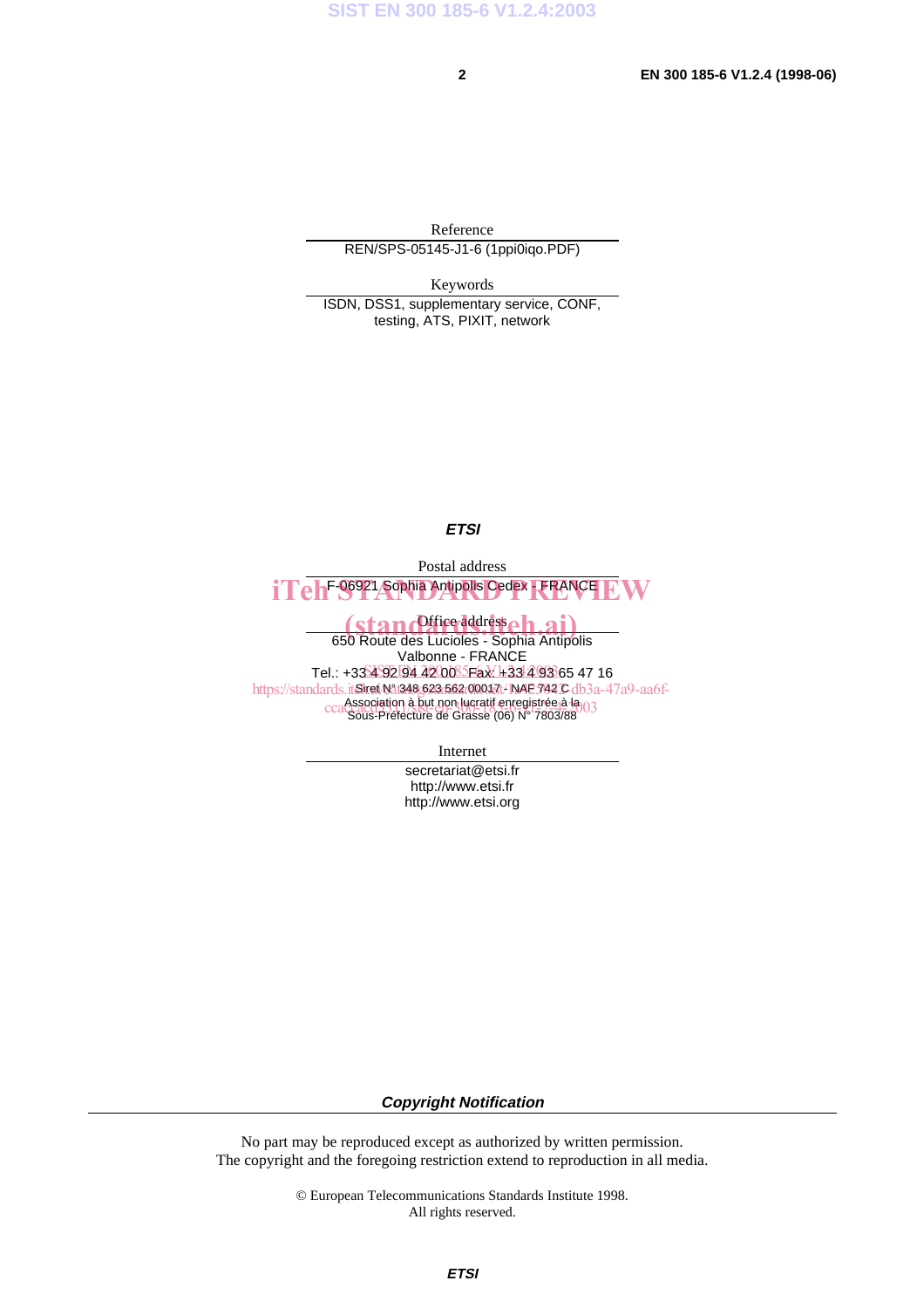$\overline{\mathbf{3}}$ 

# Contents

| 1                                                   |                                                                                                               |  |
|-----------------------------------------------------|---------------------------------------------------------------------------------------------------------------|--|
| 2                                                   |                                                                                                               |  |
| 3<br>3.1<br>3.2                                     |                                                                                                               |  |
| 4<br>4.1<br>4.1.1<br>4.1.2<br>4.1.3<br>4.1.4<br>4.2 |                                                                                                               |  |
| 5                                                   |                                                                                                               |  |
| 6<br>6.1<br>6.1.1                                   |                                                                                                               |  |
| 6.1.1.1                                             |                                                                                                               |  |
| 6.1.1.2<br>6.1.1.2.1                                |                                                                                                               |  |
| 6.1.1.2.2                                           |                                                                                                               |  |
| 6.1.1.3                                             |                                                                                                               |  |
| 6.1.1.3.1                                           |                                                                                                               |  |
| 6.1.1.3.2                                           |                                                                                                               |  |
| 6.1.1.4                                             | ASN.1 ASP type definitions (1/8) SERVICE TO A SALE AND THE CONTROL OF SERVICE TO A SERVICE CONTROL OF SUCCESS |  |
| 6.1.1.4.1                                           |                                                                                                               |  |
| 6.1.1.4.2                                           |                                                                                                               |  |
| 6.1.2                                               |                                                                                                               |  |
| 6.1.3                                               |                                                                                                               |  |
| 6.1.4                                               |                                                                                                               |  |
| 6.1.4.1                                             |                                                                                                               |  |
| 6.1.4.2                                             |                                                                                                               |  |
| 6.1.5                                               |                                                                                                               |  |
| 6.2                                                 |                                                                                                               |  |
| 6.2.1                                               |                                                                                                               |  |
| 6.2.2                                               |                                                                                                               |  |
| 6.2.2.1                                             |                                                                                                               |  |
| 6.2.3                                               |                                                                                                               |  |
| 6.2.3.1                                             |                                                                                                               |  |
| 6.2.3.2                                             |                                                                                                               |  |
| 6.2.4                                               |                                                                                                               |  |
| 6.2.4.1                                             |                                                                                                               |  |
| 6.2.4.2                                             |                                                                                                               |  |
| 6.2.5                                               |                                                                                                               |  |
| 6.2.5.1                                             |                                                                                                               |  |
| 6.2.5.2                                             |                                                                                                               |  |
| 6.2.6                                               |                                                                                                               |  |
| 6.2.7                                               |                                                                                                               |  |
| 6.2.8                                               |                                                                                                               |  |
| 6.2.8.1                                             |                                                                                                               |  |
| 6.2.8.2                                             |                                                                                                               |  |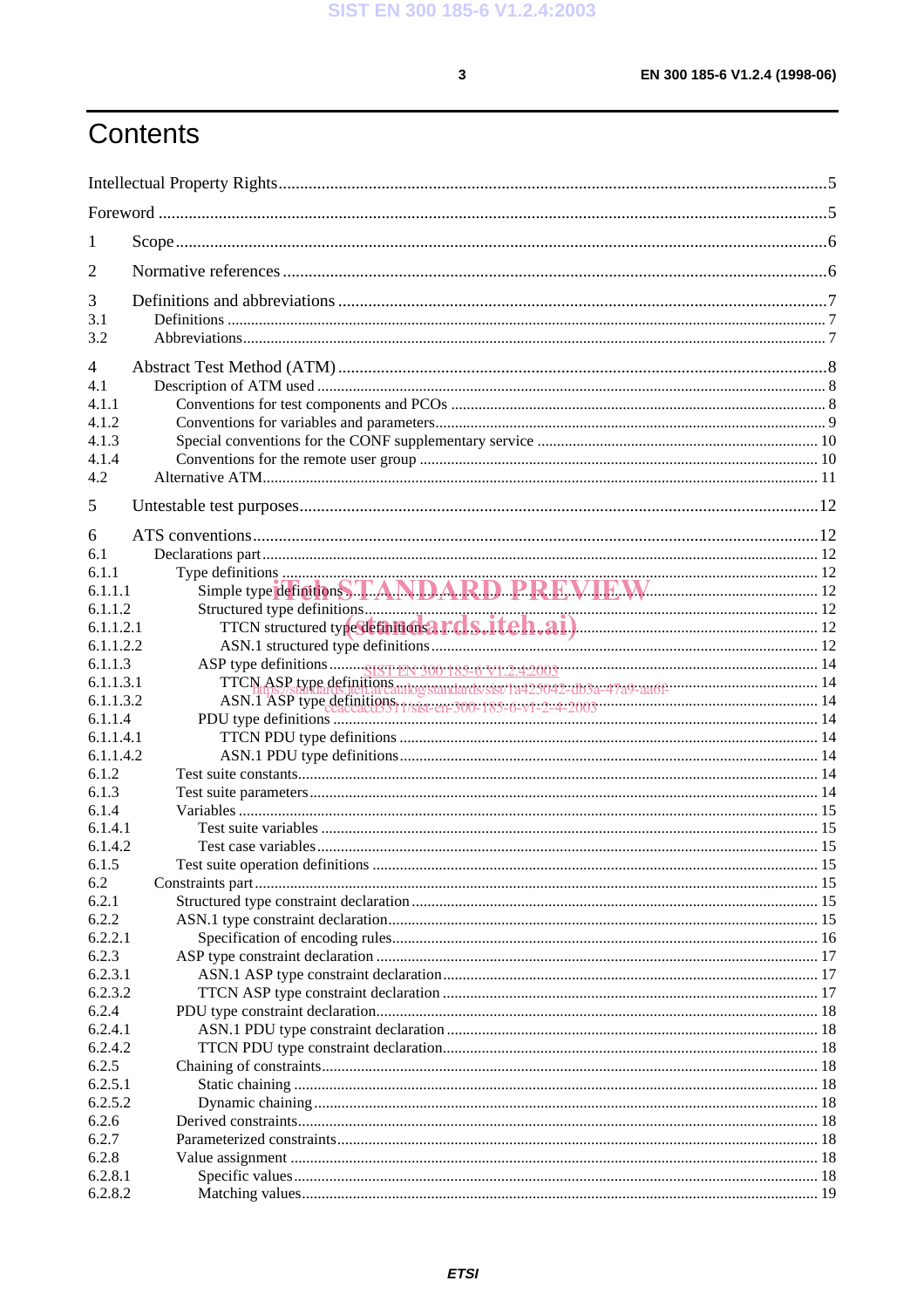$\overline{\mathbf{4}}$ 

| 6.3<br>6.3.1<br>6.3.2<br>6.3.2.1<br>6.3.2.2<br>6.3.3                |                               |                                                                                                                                      |  |
|---------------------------------------------------------------------|-------------------------------|--------------------------------------------------------------------------------------------------------------------------------------|--|
| 7                                                                   |                               |                                                                                                                                      |  |
| 8                                                                   |                               |                                                                                                                                      |  |
| 9                                                                   |                               |                                                                                                                                      |  |
| 10                                                                  |                               |                                                                                                                                      |  |
|                                                                     | <b>Annex A (normative):</b>   | Protocol Conformance Test Report (PCTR) proforma21                                                                                   |  |
| A.1<br>A.1.1<br>A.1.2<br>A.1.3<br>A.1.4<br>A.1.5                    |                               |                                                                                                                                      |  |
| A.2                                                                 |                               |                                                                                                                                      |  |
| A.3                                                                 |                               |                                                                                                                                      |  |
| A.4                                                                 |                               |                                                                                                                                      |  |
| A.5                                                                 |                               |                                                                                                                                      |  |
| A.6                                                                 |                               |                                                                                                                                      |  |
| A.7                                                                 |                               |                                                                                                                                      |  |
|                                                                     |                               | Annex B (normative): https://stpartalialphy.jpp/graphats/sist/1a425042-db3a-47a9-aa6f-<br>ccaccacd3311/sist-en-300-185-6-v1-2-4-2003 |  |
| B.1                                                                 |                               |                                                                                                                                      |  |
| B.2                                                                 |                               |                                                                                                                                      |  |
| B.3                                                                 |                               |                                                                                                                                      |  |
| B.4                                                                 |                               |                                                                                                                                      |  |
| B.5                                                                 |                               |                                                                                                                                      |  |
| <b>B.6</b><br><b>B.6.1</b><br>B.6.2<br><b>B.6.3</b><br><b>B.6.4</b> |                               |                                                                                                                                      |  |
| B.7<br><b>B.7.1</b>                                                 |                               |                                                                                                                                      |  |
|                                                                     | <b>Annex C</b> (normative):   |                                                                                                                                      |  |
| C.1                                                                 |                               |                                                                                                                                      |  |
| C.2                                                                 |                               |                                                                                                                                      |  |
|                                                                     | <b>Annex D</b> (informative): |                                                                                                                                      |  |
|                                                                     | <b>Annex E</b> (informative): | Changes with respect to the previous ETS 300 185-6 31                                                                                |  |
|                                                                     |                               |                                                                                                                                      |  |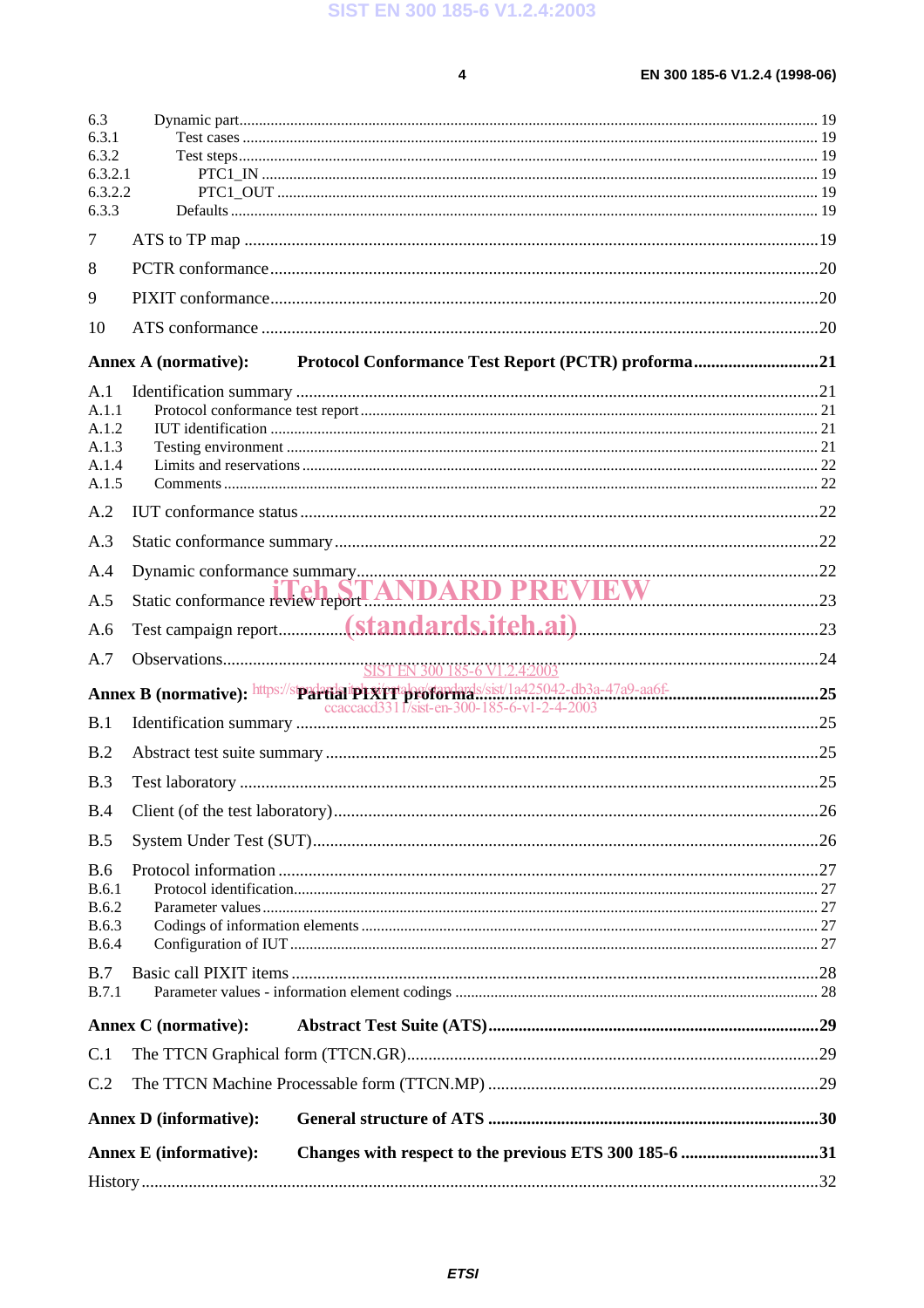# Intellectual Property Rights

IPRs essential or potentially essential to the present document may have been declared to ETSI. The information pertaining to these essential IPRs, if any, is publicly available for **ETSI members and non-members**, and can be found in SR 000 314: *"Intellectual Property Rights (IPRs); Essential, or potentially Essential, IPRs notified to ETSI in respect of ETSI standards"*, which is available **free of charge** from the ETSI Secretariat. Latest updates are available on the ETSI Web server (http://www.etsi.fr/ipr or http://www.etsi.org/ipr).

Pursuant to the ETSI IPR Policy, no investigation, including IPR searches, has been carried out by ETSI. No guarantee can be given as to the existence of other IPRs not referenced in SR 000 314 (or the updates on the ETSI Web server) which are, or may be, or may become, essential to the present document.

### Foreword

This European Standard (Telecommunications series) has been produced by ETSI Technical Committee Signalling Protocols and Switching (SPS).

The present document is part 6 of a multi-part standard covering the Digital Subscriber Signalling System No. one (DSS1) protocol specification for the Integrated Services Digital Network (ISDN) Conference call, add-on (CONF) supplementary service, as described below:

- Part 1: "Protocol specification";
- Part 2: "Protocol Implementation Conformance Statement (PICS) proforma specification";
- Part 3: "Test Suite Structure and Test Purposes (TSS&TP) specification for the user";
- Part 4: "Abstract Test Suite (ATS) and partial Protocol Implementation eXtra Information for Testing (PIXIT) proforma specification for the user";
- Part 5: "Test Suite Structure and Test Purposes (TSS&TP) specification for the network"; SIST EN 300 185-6 V1.2.4:2003
- **Part 6: "Abstract Test Suite (ATS) and partial Protocol Implementation eXtra Information for Testing** ccaccacd3311/sist-en-300-185-6-v1-2-4-2003**(PIXIT) proforma specification for the network".**

The present version updates the references to the basic call specifications.

| <b>National transposition dates</b>                                                         |                   |  |
|---------------------------------------------------------------------------------------------|-------------------|--|
| Date of adoption of this EN:                                                                | 19 June 1998      |  |
| Date of latest announcement of this EN (doa):                                               | 30 September 1998 |  |
| Date of latest publication of new National Standard<br>or endorsement of this $EN$ (dop/e): | 31 March 1999     |  |
| Date of withdrawal of any conflicting National Standard (dow):                              | 31 March 1999     |  |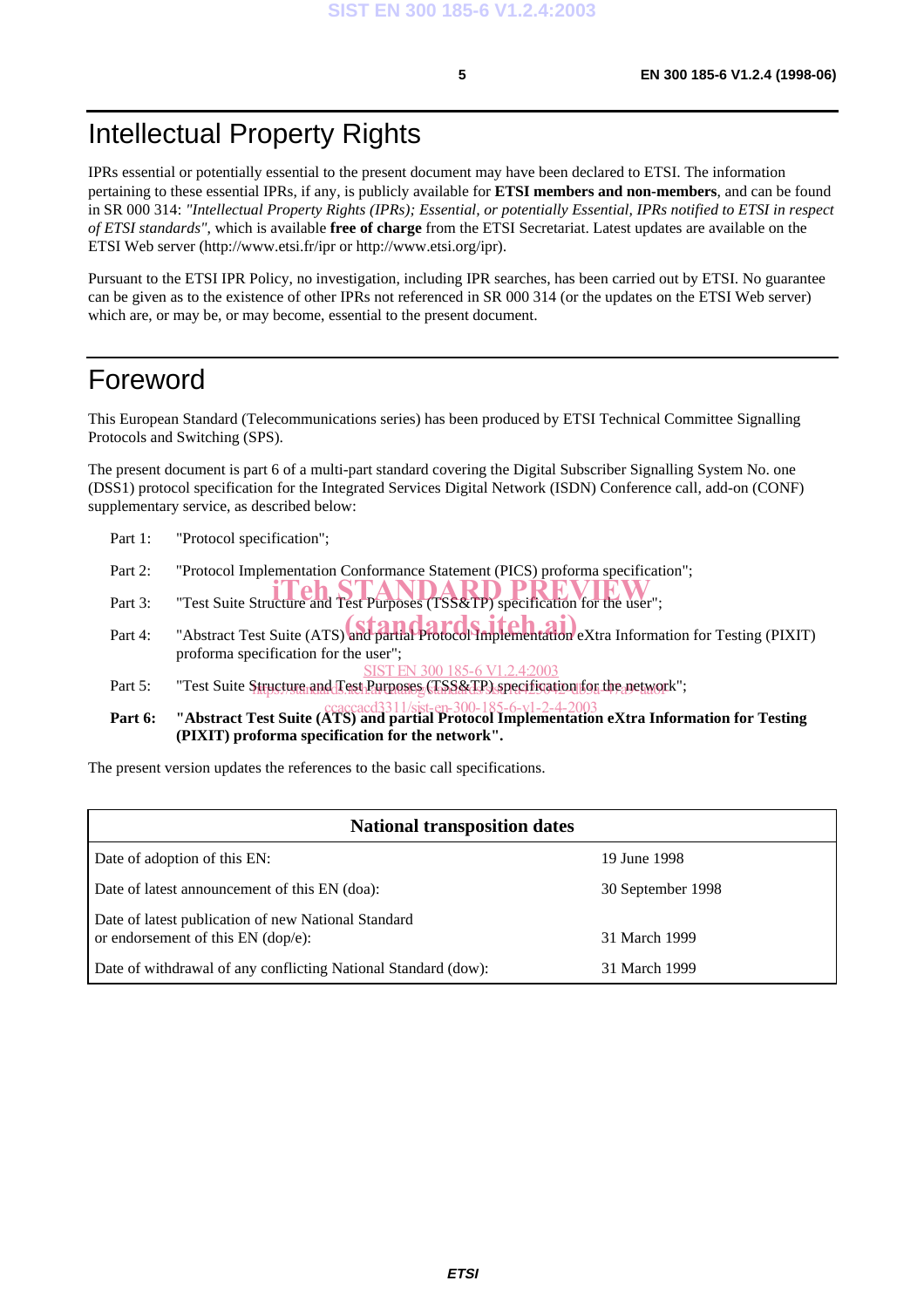# 1 Scope

This sixth part of EN 300 185 specifies the Abstract Test Suite (ATS) and partial Protocol Implementation eXtra Information for Testing (PIXIT) proforma for the Network side of the T reference point or coincident S and T reference point (as defined in ITU-T Recommendation I.411 [11]) of implementations conforming to the stage three standard for the Conference call, add-on (CONF) supplementary service for the pan-European Integrated Services Digital Network (ISDN) by means of the Digital Subscriber Signalling System No. one (DSS1) protocol, EN 300 185-1 [2].

EN 300 185-5 [4] specifies the Test Suite Structure and Test Purposes (TSS&TP) related to this ATS and partial PIXIT proforma specification. Other parts specify the TSS&TP and the ATS and partial PIXIT proforma for the User side of the T reference point or coincident S and T reference point of implementations conforming to EN 300 185-1 [2].

# 2 Normative references

References may be made to:

- a) specific versions of publications (identified by date of publication, edition number, version number, etc.), in which case, subsequent revisions to the referenced document do not apply; or
- b) all versions up to and including the identified version (identified by "up to and including" before the version identity); or
- c) all versions subsequent to and including the identified version (identified by "onwards" following the version identity); or
- d) publications without mention of a specific version, in which case the latest version applies.

A non-specific reference to an ETS shall also be taken to refer to later versions published as an EN with the same

| number. |                                                                                                                                                                                                                                                                                                              |
|---------|--------------------------------------------------------------------------------------------------------------------------------------------------------------------------------------------------------------------------------------------------------------------------------------------------------------|
| $[1]$   | SIST EN 300 185-6 V1.2.4:2003<br>EN 300.403-1. Three rated Senvices Digital Network (ISDN); Digital Subscriber Signalling System<br>No. one (DSS1) protocol; Signalling network layer for circuit-mode basic call control; Part 1:<br>Protocol specification [ITU-T Recommendation Q.931 (1993), modified]". |
| $[2]$   | EN 300 185-1 (V1.2): "Integrated Services Digital Network (ISDN); Conference call, add-on<br>(CONF) supplementary service; Digital Subscriber Signalling System No. one (DSS1) protocol;<br>Part 1: Protocol specification".                                                                                 |
| $[3]$   | EN 300 185-2 (V1.2): "Integrated Services Digital Network (ISDN); Conference call, add-on<br>(CONF) supplementary service; Digital Subscriber Signalling System No. one (DSS1) protocol;<br>Part 2: Protocol Implementation Conformance Statement (PICS) proforma specification".                            |
| $[4]$   | EN 300 185-5 (V1.2): "Integrated Services Digital Network (ISDN); Conference call, add-on<br>(CONF) supplementary service; Digital Subscriber Signalling System No. one (DSS1) protocol;<br>Part 5: Test Suite Structure and Test Purposes (TSS&TP) specification for the network".                          |
| $[5]$   | EN 300 196-1: "Integrated Services Digital Network (ISDN); Generic functional protocol for the<br>support of supplementary services; Digital Subscriber Signalling System No. one (DSS1) protocol;<br>Part 1: Protocol specification".                                                                       |
| [6]     | ISO/IEC 9646-1: "Information Technology - OSI Conformance Testing Methodology and<br>Framework; Part 1: General Concepts".                                                                                                                                                                                   |
| $[7]$   | ISO/IEC 9646-2: "Information Technology - OSI Conformance Testing Methodology and<br>Framework; Part 2: Abstract Test Suite Specification".                                                                                                                                                                  |
| [8]     | ISO/IEC 9646-3: "Information Technology - OSI Conformance Testing Methodology and<br>Framework; Part 3: The Tree and Tabular Combined Notation".                                                                                                                                                             |
| $[9]$   | ISO/IEC 9646-4: "Information Technology - OSI Conformance Testing Methodology and<br>Framework; Part 4: Test realization".                                                                                                                                                                                   |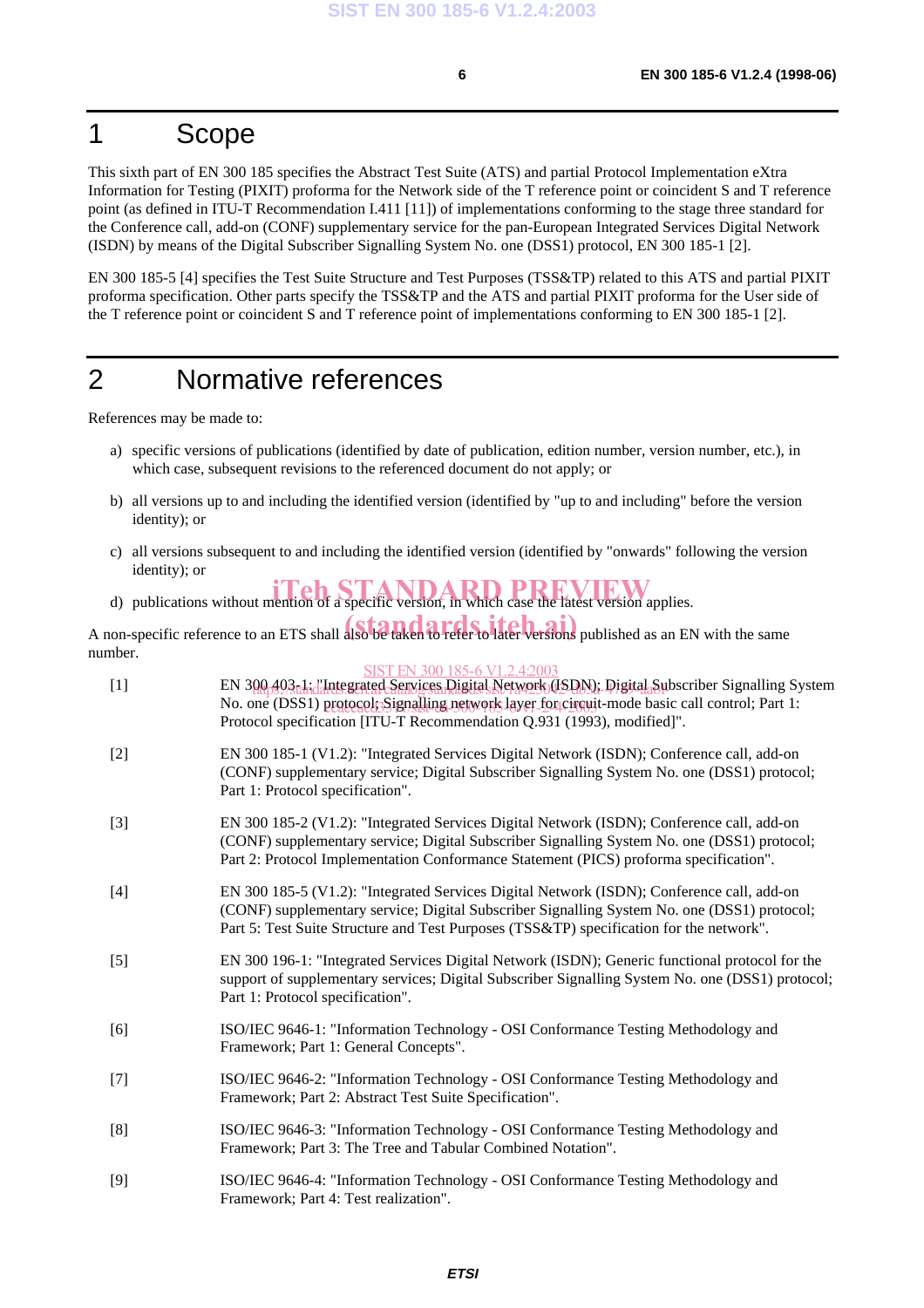| [10] | ISO/IEC 9646-5: "Information Technology - OSI Conformance Testing Methodology and<br>Framework; Part 5: Requirements on test laboratories and clients for the conformance assessment<br>process". |
|------|---------------------------------------------------------------------------------------------------------------------------------------------------------------------------------------------------|
| [11] | ITU-T Recommendation I.411 (1993): "ISDN user-network interfaces - Reference configurations".                                                                                                     |
| [12] | CCITT Recommendation X.209 (1988): "Specification of Basic Encoding Rules for Abstract<br>Syntax Notation One (ASN.1)".                                                                           |

# 3 Definitions and abbreviations

#### 3.1 Definitions

For the purposes of the present document, the following definitions apply:

**Abstract Test Suite (ATS):** See ISO/IEC 9646-1 [6].

**Implementation Under Test (IUT):** See ISO/IEC 9646-1 [6].

**Lower Tester (LT):** See ISO/IEC 9646-1 [6].

**Point of Control and Observation (PCO):** See ISO/IEC 9646-1 [6].

**Protocol Implementation Conformance Statement (PICS):** See ISO/IEC 9646-1 [6].

PICS proforma: See ISO/IEC 9646-1 [6TANDARD PREVIEW

Protocol Implementation Extra Inform<mark>ation for Testing (PIXIT): See ISO</mark>/IEC 9646-1 [6].

**PIXIT proforma:** See ISO/IEC 9646-1 [6]. SIST EN 300 185-6 V1.2.4:2003 System Under Test (SUT): See 1SO/IECi9646 https://standards/sist/1a425042-db3a-47a9-aa6f-

ccaccacd3311/sist-en-300-185-6-v1-2-4-2003

**Upper Tester (UT):** See ISO/IEC 9646-1 [6].

#### 3.2 Abbreviations

For the purposes of the present document, the following abbreviations apply:

| ASP          | <b>Abstract Service Primitive</b>                     |
|--------------|-------------------------------------------------------|
| ATM          | <b>Abstract Test Method</b>                           |
| ATS          | <b>Abstract Test Suite</b>                            |
| <b>BER</b>   | <b>Basic Encoding Rules</b>                           |
| CM.          | <b>Co-ordination Message</b>                          |
| <b>CONF</b>  | Conference call, add-on                               |
| CP.          | <b>Co-ordination Point</b>                            |
| <b>ExTS</b>  | <b>Executable Test Suite</b>                          |
| <b>IUT</b>   | <b>Implementation Under Test</b>                      |
| LT           | <b>Lower Tester</b>                                   |
| <b>MOT</b>   | <b>Means Of Testing</b>                               |
| MTC          | Main Test Component                                   |
| <b>PCO</b>   | Point of Control and Observation                      |
| PDU          | Protocol Data Unit                                    |
| <b>PICS</b>  | <b>Protocol Implementation Conformance Statement</b>  |
| <b>PIXIT</b> | Protocol Implementation eXtra Information for Testing |
| <b>PTC</b>   | <b>Parallel Test Component</b>                        |
| <b>SUT</b>   | System Under Test                                     |
| TCP          | <b>Test Co-ordination Procedures</b>                  |
| TP           | <b>Test Purpose</b>                                   |
| TTCN         | Tree and Tabular Combined Notation                    |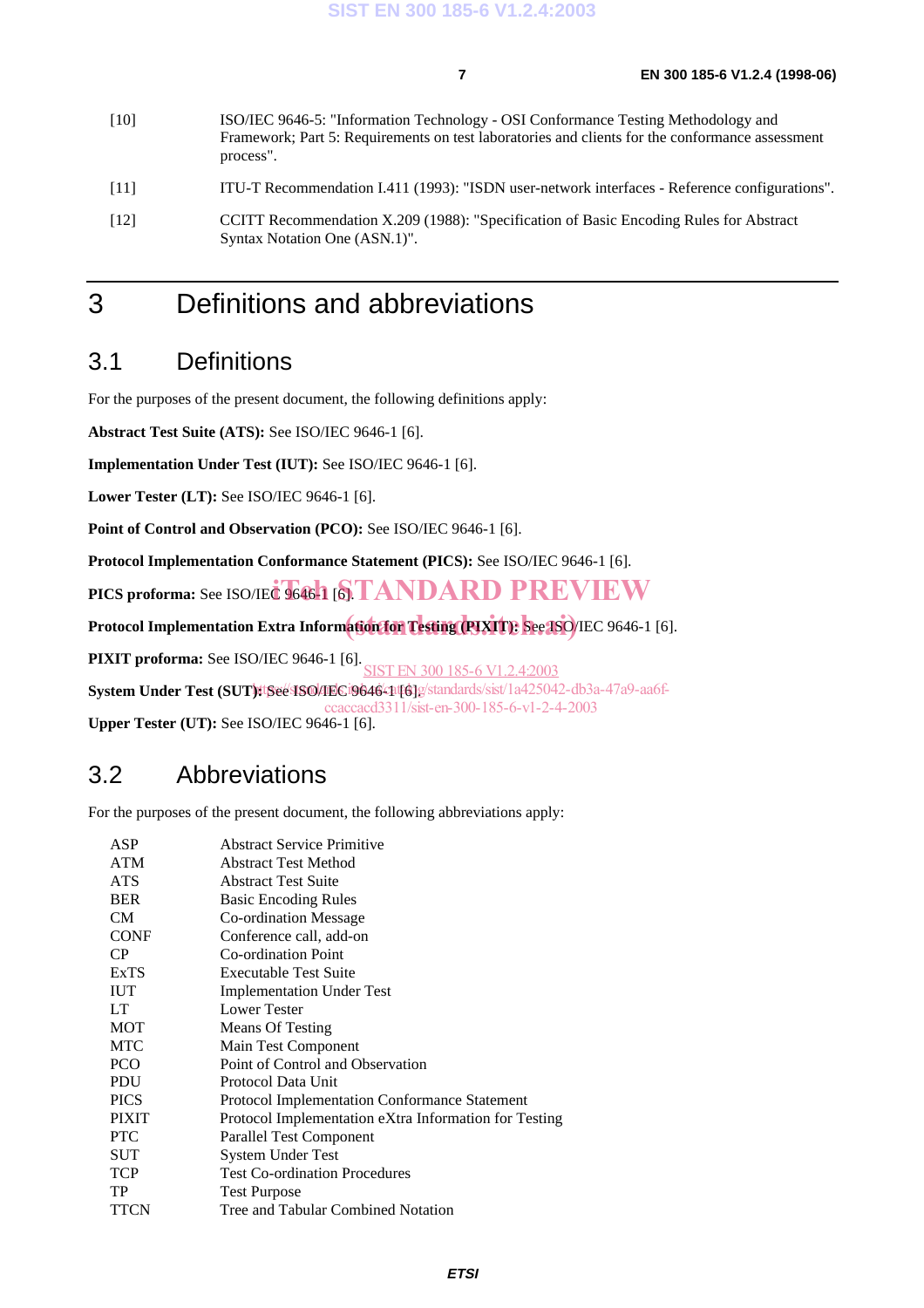UT Upper Tester

# 4 Abstract Test Method (ATM)

#### 4.1 Description of ATM used

The requirement for testing the network IUT is to focus on the behaviour of the network IUT at the user-network interface where a T reference point or coincident S and T reference point applies. Thus the IUT is the network DSS1 protocol entity at a particular user-network interface and is not the whole network.

It is possible to specify an ATS based on a Single party (remote) test method for such an IUT. However, it is considered that an ATS based on such an approach is of limited use as the only way to specify IUT generated PDUs is to use the "implicit send" statement. Many users of such an ATS would replace the "implicit send" statements with descriptions of the behaviour at other interfaces.

An ATS based on a multi-party test method is considered to be more useful in that it is closer to how a real test suite would be constructed. Such a test method specifies behaviour at multiple network interfaces. One very important limitation here is that tests are focused on one particular interface. Thus the test system is made up one Main Test Component (MTC) and one or more Parallel Test Components (PTC), see figure 1.

#### 4.1.1 Conventions for test components and PCOs





In a master/slave arrangement, the MTC is considered to be the master while the PTCs are the slaves. The "slave" testers are only an explicit description of how to deal with the "other" interfaces during the testing process, i.e. "how to make the IUT send the required message".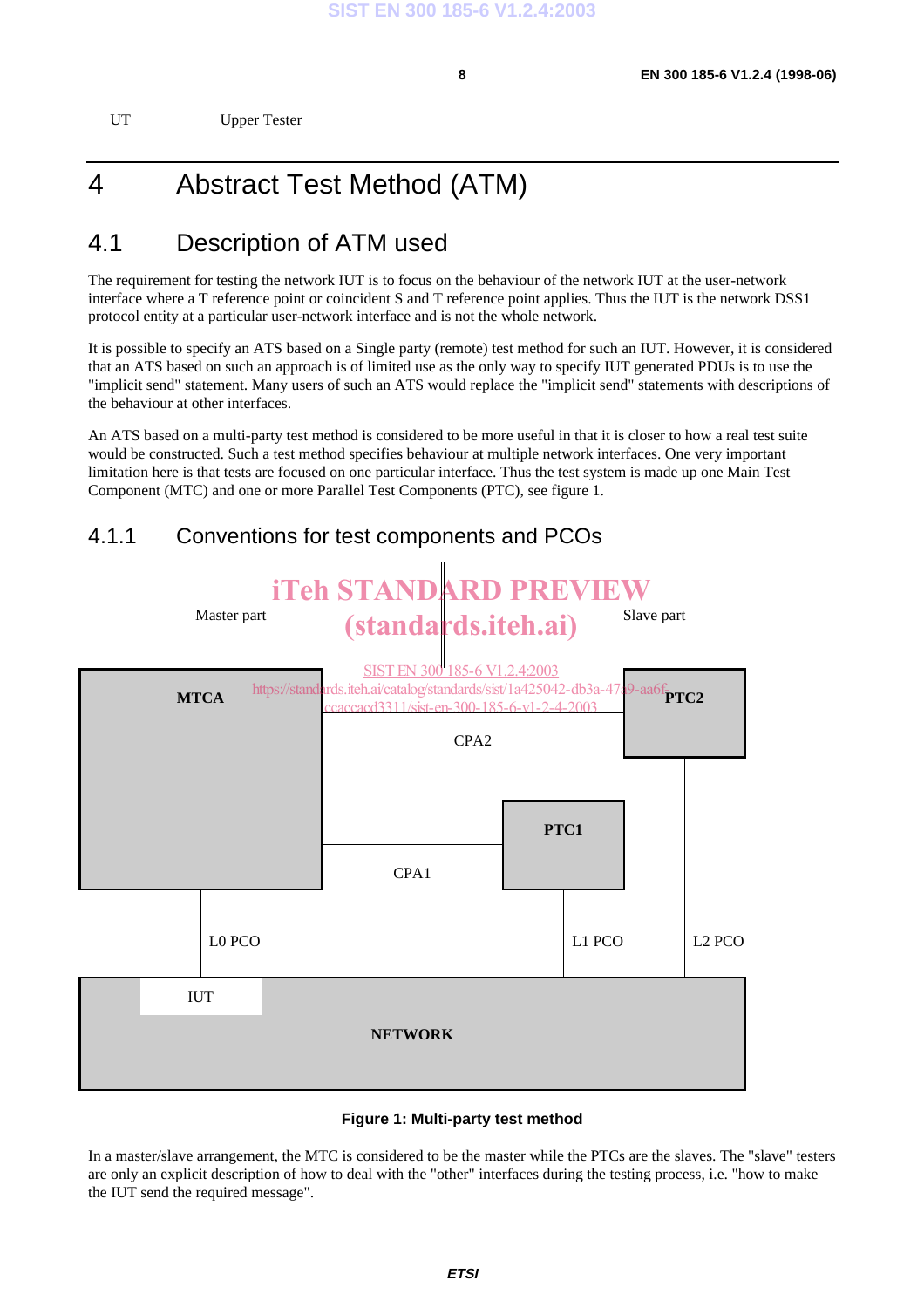This means, in particular, that the verdict will only be assigned from the protocol aspects observed on the interface under test (i.e. by the "master" tester), as it would be observed by a terminal connected to this interface. A failure in the correlation between the protocol at the different interfaces to which the different testers are connected, i.e. in the mechanism of the functional service itself, will not cause a FAIL verdict. For instance, if the IUT fails to send a message on the tested interface after another interface has received the proper stimulus, the verdict will be INCONCLUSIVE.

The MTC MTCA has two functions in this configuration. Firstly, it has the MTC function of controlling the one or more PTCs. Thus it is responsible for starting the PTCs and afterwards co-ordinates activities by exchanging Co-ordination Messages (CM) with the PTCs. Secondly it is responsible for the behaviour of the Lower Tester (LT) at PCO L0.

A combination of the remote and multi-party test methods is applied. As can be seen from figure 1, several PCOs are used. All PCOs reside at the service access points between layers 2 and 3.



The MTC PCO is named "L0" ("L" for Lower). The L0 PCO is used to control and observe the behaviour of the IUT and test case verdicts are assigned depending on the behaviour observed at this PCO. The PTCs PTC1, PTC2 etc. use PCOs L1, L2 etc. These PCOs are used to control and, in a limited way, observe the behaviour of the network equipment at interfaces other than the one that retal system danisls are assigned at these PCOS. ccaccacd3311/sist-en-300-185-6-v1-2-4-2003

As stated in a previous paragraph, the non-receipt of network generated messages at L0, which are stimulated by events at the L1, L2 etc., will result in INCONCLUSIVE rather than FAIL verdicts being assigned.

#### 4.1.2 Conventions for variables and parameters

#### **MTCA**

| call reference<br>B channel (basic)<br>channel nr (primary) | CREF1<br>bch_num1<br>CH_NUM1             | (to PTC1) |
|-------------------------------------------------------------|------------------------------------------|-----------|
| call reference<br>B channel (basic)<br>channel nr (primary) | CREF <sub>2</sub><br>bch num2<br>CH NUM2 | (to PTC2) |
| PCO L <sub>0</sub>                                          | IPNO, LIPNO                              |           |
| PTC1                                                        |                                          |           |
| call reference<br>B channel (basic)<br>channel nr (primary) | P1CREF<br>P1 bch num<br>P1_CH_NUM        |           |
| PCO L1                                                      | IPN1, LIPN1                              |           |